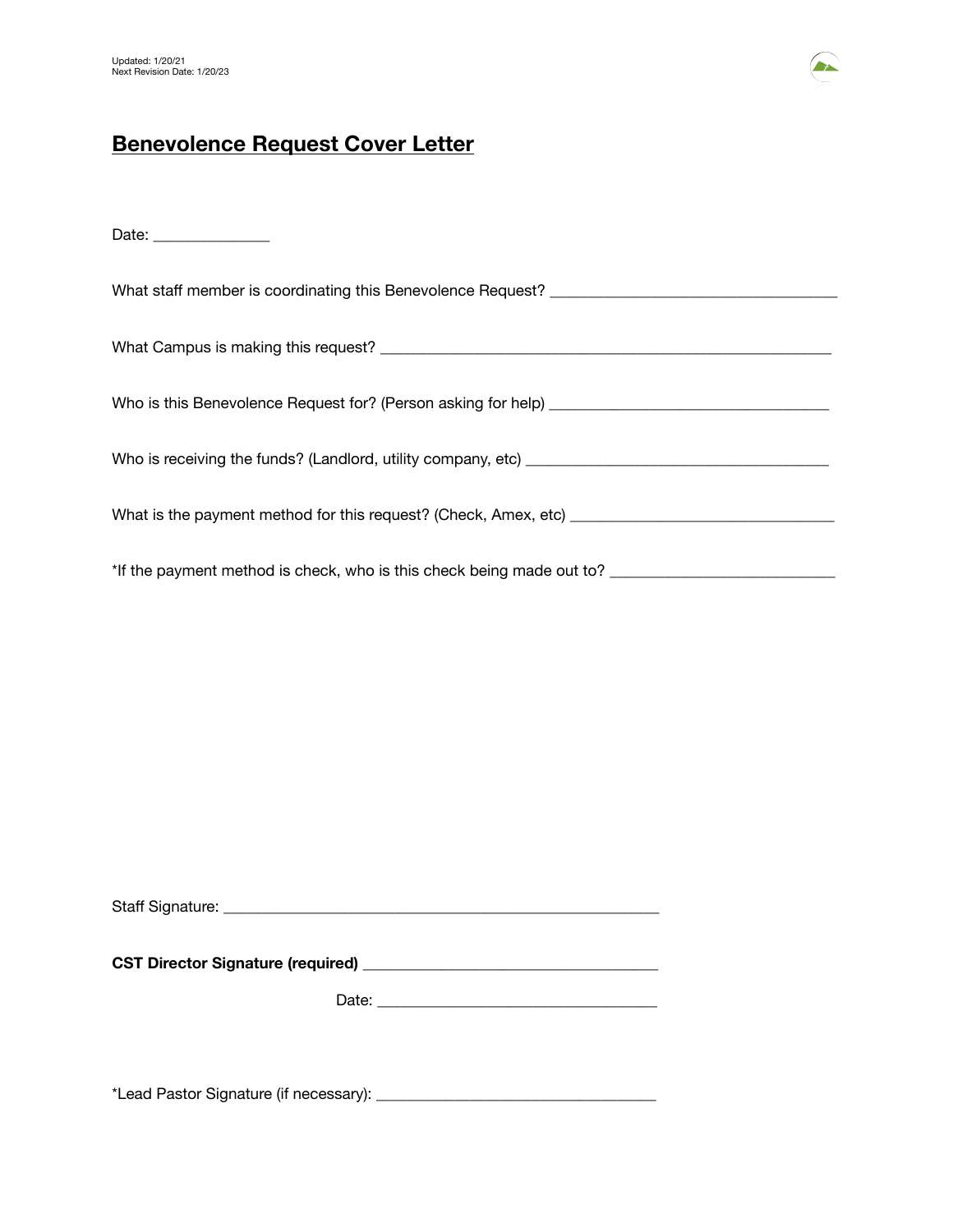

# **CHECK REQUEST**

### **f**

 $\Gamma$ 

| Please staple receipts to the back of this request with Date and Sales Tax amount circled. Make sure all<br>reimbursable expenses appear on their own receipt $-\underline{do}$ not mix with personal purchases.<br>Incomplete check requests will not be processed in time due to outlying questions. |  |  |
|--------------------------------------------------------------------------------------------------------------------------------------------------------------------------------------------------------------------------------------------------------------------------------------------------------|--|--|
| Date Submitted:                                                                                                                                                                                                                                                                                        |  |  |
| Campus:                                                                                                                                                                                                                                                                                                |  |  |
| Check to be written to:                                                                                                                                                                                                                                                                                |  |  |
| □ Mail to Address:                                                                                                                                                                                                                                                                                     |  |  |
|                                                                                                                                                                                                                                                                                                        |  |  |
| $\Box$ Return to (Person):                                                                                                                                                                                                                                                                             |  |  |
| Date Check is Needed:                                                                                                                                                                                                                                                                                  |  |  |

### Note: Checks are printed on *Wednesday* mornings only

| <b>Budget Category</b>           | <b>Purpose of Expense</b>     | Amount |
|----------------------------------|-------------------------------|--------|
|                                  | <b>Total Amount of Check:</b> |        |
| Person Requesting Check (Print): | Phone #:                      |        |
| Campus Pastor (Print):           |                               |        |
| Campus Pastor (Signature):       |                               |        |

**Note**: **Check requests submitted by Campus Pastors will need to be signed by the CST Lead Pastor, Paul Robie**.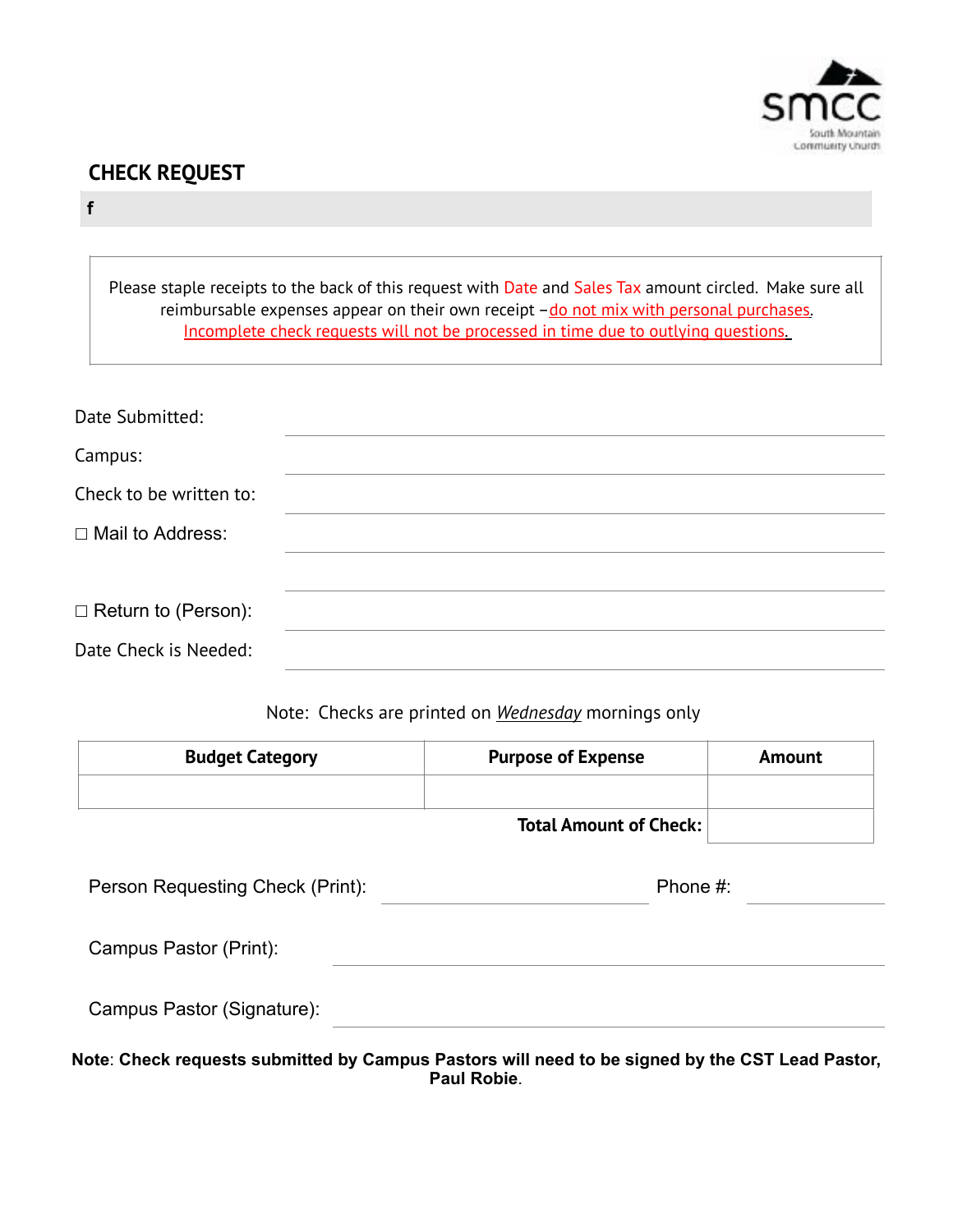# **SMCC Benevolence Policy**

- *●* Policy (1 4)
- *●* Approval Process (5 6)
- *●* Application (7 11)

South Mountain Community Church is one church that meets in many locations. The advantage to this multisite model is that all campuses, young or old, have the same opportunities to help those in need in their community. By hosting one singular benevolence fund, SMCC can have a larger impact to help those in need throughout Utah.

With this in mind, there are procedures that protect the organization from making careless or absentminded decisions when dispersing funds. The following procedures are subject to the New Testament guidelines and SMCC guidelines documented throughout this document.

### POLICY

- 1. Purpose
	- a. The purpose of the South Mountain Community Church (SMCC) Benevolence Policy is to establish an outline for an objective, unbiased process for the evaluation of requests for assistance from the Benevolent Fund.
	- b. Provide eligibility requirements and criteria for receiving assistance from the Benevolent Fund.
	- c. Outline the request, approval, and disbursement requirements.
- 2. Oversight and Accountability
	- a. Financial assistance will only be considered if adequate funds are available in the Benevolence account.
	- b. The policies and guidelines set forth in the SMCC Benevolence Fund are guided and directed by New Testament Biblical Principles.
	- c. The Campus Support Team (CST) Director, under the oversight of the Lead Pastor (LP) and Elder Board, shall have overseeing the administration of the Benevolent Fund and the Biblical stewardship of the money held therein.
	- d. The anonymity of anyone requesting assistance will be preserved except for the Campus Pastor (CP) LP, the CST Director, and Members of the Elder Board. Exceptions may apply if there are concerns beyond finances.

 $\sim$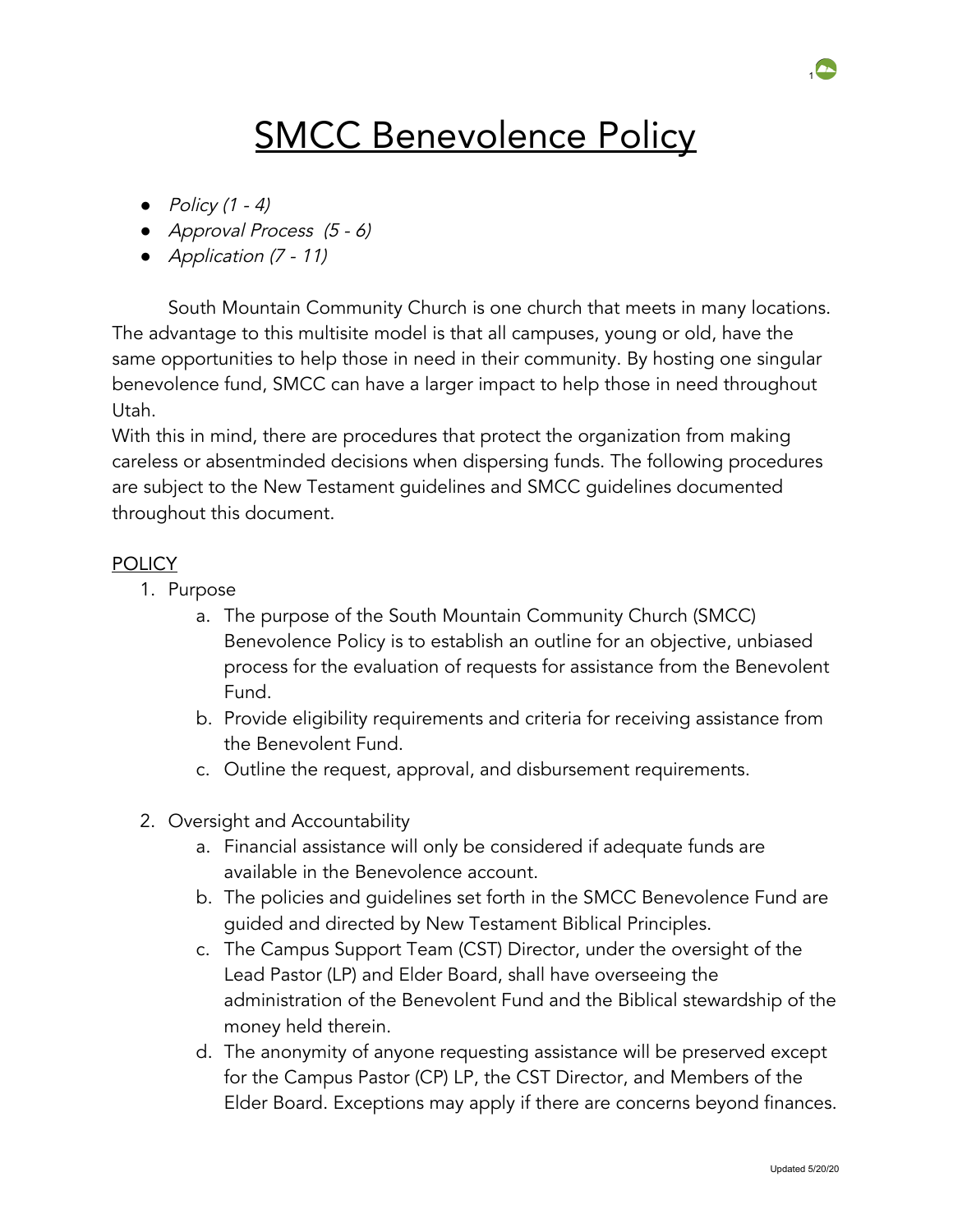- e. Request for \$500.00 or less: The CP can initially approve or deny the Benevolence gifts up to but not exceeding \$500.00.
	- i. Final Review, approval, and disbursement of funds is the responsibility of the CST Director.
- f. Request for \$501.00 up to \$2000.00: The LP can approve or deny the Benevolence gifts up to but not exceeding \$2000.00.
- g. Requests exceeding \$2000.00 must be approved by the SMCC Elder Board.
- h. The initial application and all associated paperwork will be maintained by the CST Director.
- 3. Recipients of Assistance
	- a. In order of priority, recipients of assistance shall be:
		- i. Fully Engaged regular attender at an SMCC Campus.
			- 1. Regular tither
			- 2. Involved in a small group
			- 3. Invites guests
			- 4. Volunteering in a ministry (i.e. Worship Team, Helping in Babies, Teaching, etc.)
		- ii. Ministries and Christian agencies that serve people with the same needs as those which fit the criteria for assistance from the benevolence fund, but which provide services the church does not.
		- iii. Members of the Community/Others
			- 1. Those who may not meet sections 3.a.i. and/or 3.a.ii above, but who may have fallen into financial crisis.
- 4. New Testament Guidelines for Church Benevolence
	- a. Benevolence is first and foremost for people within the church. Aid was given to those who were committed to the local body of believers first. This provided a way for the local church to know the extent and legitimacy of the need of the one applying for aid.
		- i. Acts 2:44-45 "All the believers were together and had everything in common. Selling their possessions and goods, they gave to anyone as he had need."
	- b. It is important for SMCC to be compassionate in all situations. We may not be able to meet people's material needs but in our compassion, we will do what we can to help get everyone the assistance they need.
		- i. 1 John 3:17-18 "If anyone has material possessions and sees his brother in need but has no pity on him, how can the love of God

2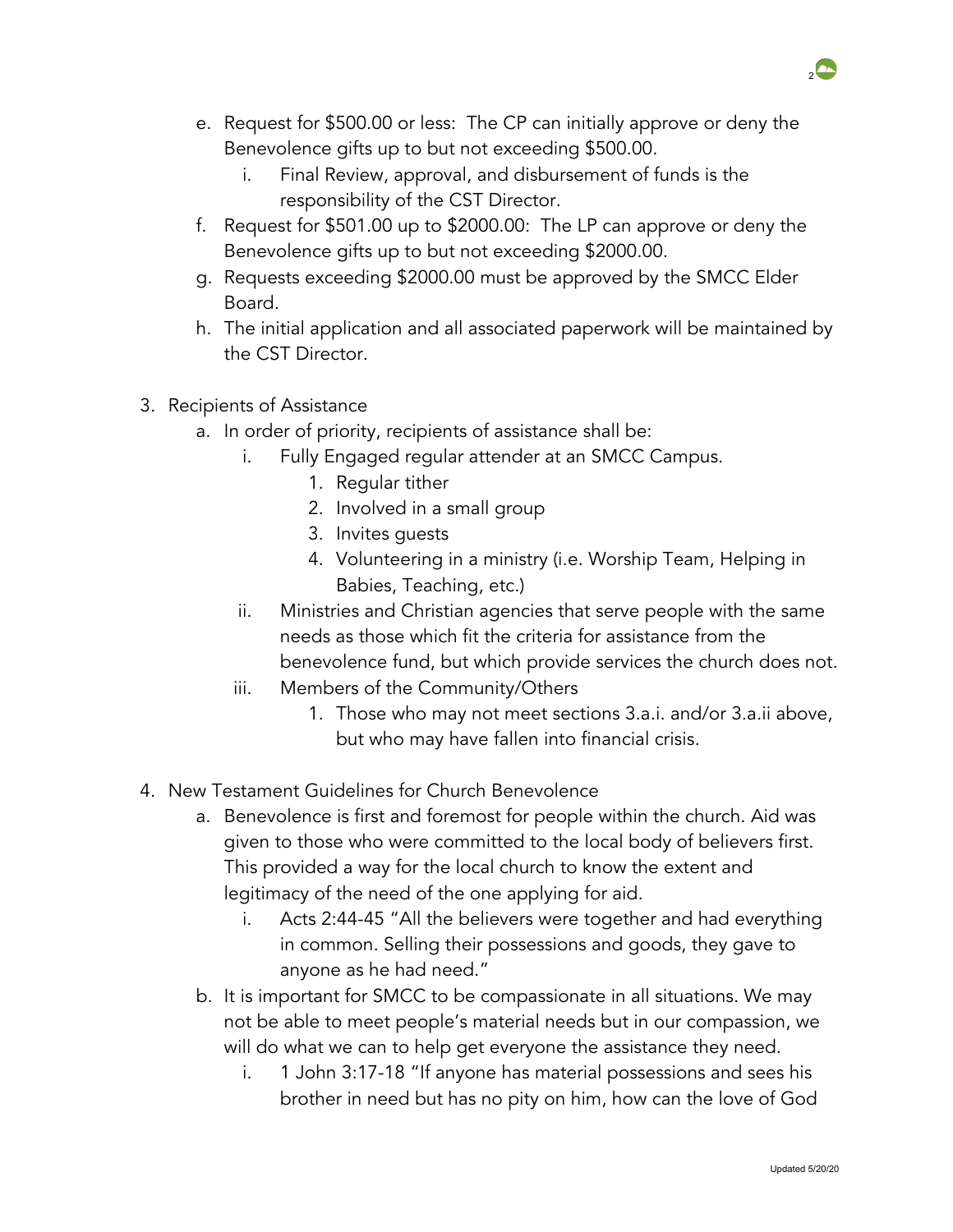

be in him? Dear children, let us not love with words or tongue but with actions and in truth."

- c. We may deny help to those who do not qualify as "truly needy" in order not to exhaust the resources needed to meet the needs of the people who CANNOT help themselves — people like widows and orphans.
	- i. James 1:27 "Religion that God our Father accepts as pure and faultless is this: to look after orphans and widows in their distress and to keep oneself from being polluted by the world."
- d. We will attempt to follow Scriptural guidelines in determining who we give assistance to and who we do not.
	- i. 1 Timothy 5:5-8 "The widow who is really in need and left all alone puts her hope in God and continues night and day to pray and to ask God for help. But the widow who lives for pleasure is dead even while she lives. Give the people these instructions, too, so that no one may be open to blame. If anyone does not provide for his relatives, and especially for his immediate family, he has denied the faith and is worse than an unbeliever."
- 5. Additional SMCC Guidelines for Church Benevolence
	- a. Financial support is given by SMCC only after family, government aid, and the requestor's SMALL GROUP has been engaged for help.
		- i. If after all those sources of financial aid prove to be wanting, then the benevolence fund may be considered.
	- b. In order to receive aid from SMCC the applicant MUST WORK if they CAN WORK, and work is available. If other work cannot be found, and we can find work for them at SMCC, we will gladly pay them for that work. If not, we will partner with them in locating a job.
	- c. If the applicant has RELATIVES that can help, they SHOULD help. We understand that many relatives are not willing to help because they feel that they have been used in the past. This crisis may be an opportunity for reconciliation, and we will assist with that in any way we can.
	- d. SMCC will not, under any circumstances, give checks or cash to an individual or families directly. Doing so may lead to disqualification for our 501c3 designation.
		- i. SMCC will first default to writing checks directly to companies (i.e. utility companies, lenders, etc.).
		- ii. Under specific circumstances, SMCC may provide an individual or family with a gift card to the appropriate merchant (i.e. grocery store).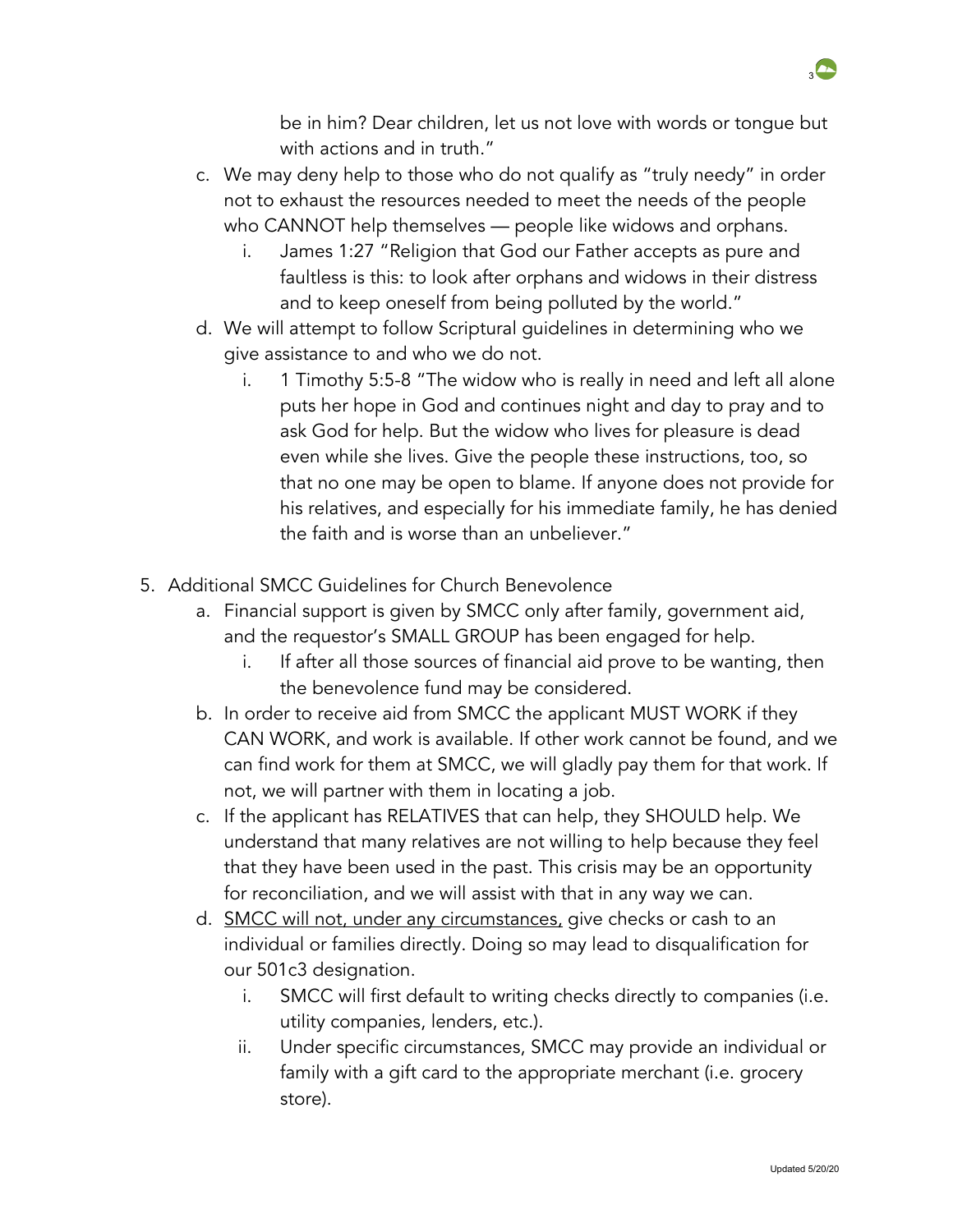- e. Supporting documentation for financial aid of any kind (i.e. utility bills, loan details, mortgage statements, etc.) must accompany the application. The CST will keep a copy of supporting documentation on file with the application.
- f. The stated purpose of the Benevolence Fund is to meet peoples' basic needs. These needs are defined as, but not limited to:
	- i. Lodging
	- ii. Food
	- iii. Clothing
	- iv. Medical Treatment
	- v. Transportation to/from a place of employment
	- vi. Funeral Expenses
	- vii. Initial evaluation and professional counseling appointments
- g. Needs that do not meet the criteria for approved Benevolence funds include and are not limited to:
	- i. school expenses, business investments, or anything that brings financial profit to the individual or family
	- ii. paying off credit cards. Exceptions can be made when an individual has had to use a credit card in a crisis or emergency (e.g., hospitalization, death, etc.)
	- iii. needs of individuals who are wanted by the law or for paying fines as a result of breaking the law
	- iv. housing for unmarried couples
	- v. penalties relating to late payments or irresponsible actions
	- vi. private school fees or tuition
	- vii. business ventures or investments
- h. If the applicant is in need of financial assistance because of SELF-INFLICTED POVERTY (drug abuse, gambling, other misconduct) then in order to receive aid, they MUST attend classes and/or get counseling that will address those issues in order to qualify for the aid.
- i. In rare occasions, Benevolence funds can be used for relief for families in other countries. These funds should be administered by someone who is vetted by the leadership of SMCC.
- j. Benevolence funds may be requested and approved to cover fees for SMCC ministry events. In these situations, the pastor overseeing the event may determine that having the individuals who cannot afford the fees at the event will serve a special evangelical or spiritual growth opportunity.

 $\overline{A}$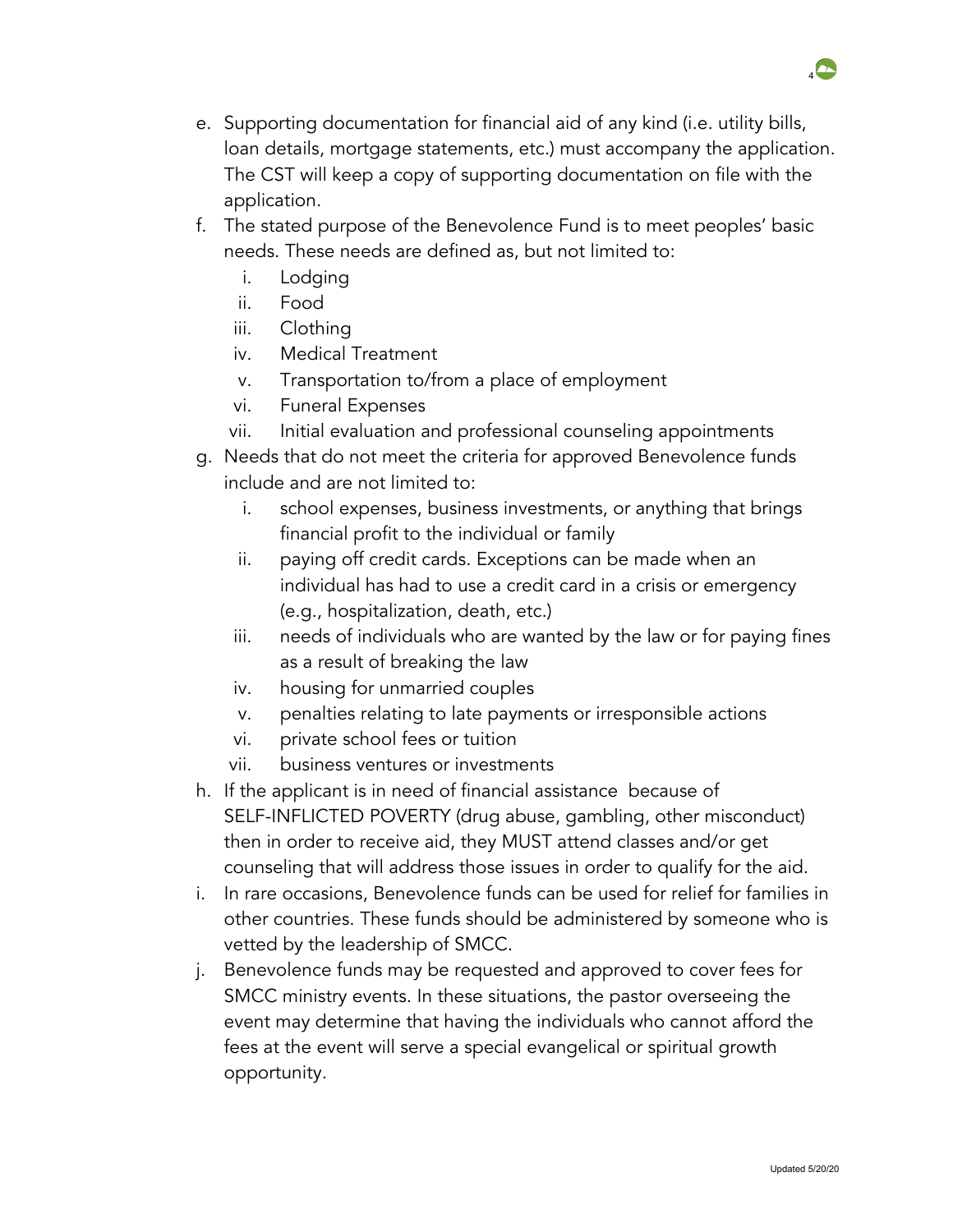### Approval Process

- 1. Applications must be reviewed by the Campus Support Team (CST) Director (or designee) prior to funding. If the application does not meet the requirements set forth in this policy the CST Director will work with the Campus Pastor to see what may be done with the application to meet policy guidelines.
- 2. Once a potential applicant has been made known to the Campus Pastor (CP), the CP (or designee) will provide a copy of this policy and an application form to the potential applicant.
- 3. The applicant reads the policy and may then complete the application form and return it to the Campus Pastor (or designee) with supporting documents.
- 4. The Campus Pastor (or his designee) will review the application and meet with the applicant.
	- a. If the CP does not believe the applicant warrants financial assistance, the CP will:
		- i. Notify the applicant and provide a graceful and truthful explanation for the denial to the applicant.
		- ii. Forward the application denial to the CST to maintain on file.
	- b. If the CP believes the application warrants approval AND the amount requested is \$500 or less, the CP will then forward the application to the CST Director for review and funds disbursement.
	- c. If the CP believes the application warrants approval AND the amount requested is over \$500, the CP forwards the application to the LEAD PASTOR for review and further approval.
- 5. Upon receipt of a CP approved application, the CST Director (or designee) will:
	- a. Review the application for completeness and compliance with this policy.
		- i. If the application is incomplete or does not comply with this policy, the CST Director (not a designee) will return the application to the CP with an explanation and give the CP an opportunity to resubmit.
	- b. Review the files and determine if the applicant has previously applied for church benevolence and if the amount of these applications or the dollar amounts requested is excessive in the judgment of CST Director (not a designee).
		- i. The CST Director, along with the CP and the Lead Pastor, will determine what to do with the application.
	- c. Review the balance of the SMCC Benevolence account and other pending applications to determine if funds are available to support the application.

 $\overline{a}$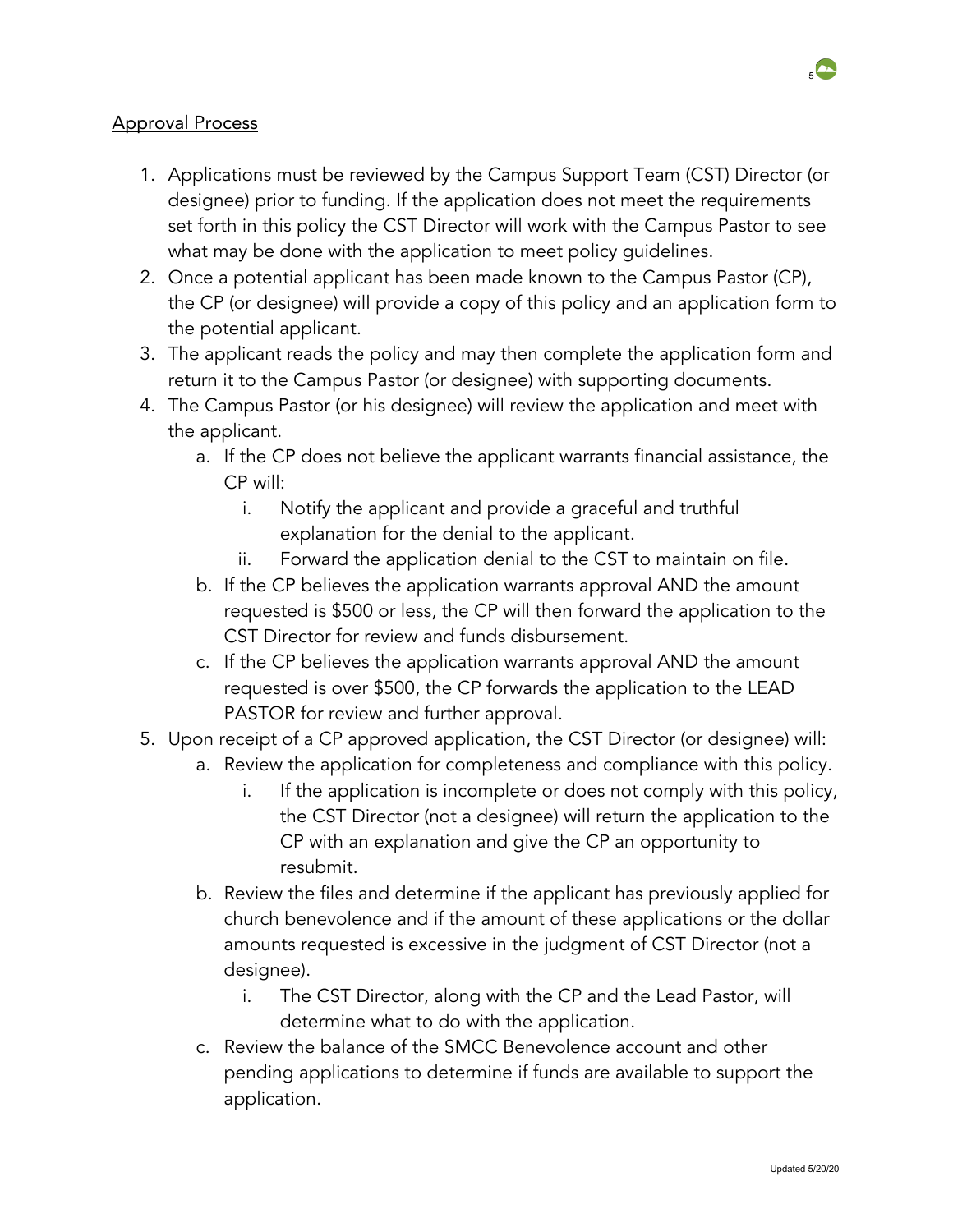- i. If funds are not available, the CST Director will notify the CP and Lead Pastor who will also notify the Elder Board.
- d. If the amount requested is \$500 or less, notify the Director of Finance to disburse the funds.
	- i. Upon completion, the Director of Finance will notify the CST Director, CP, and applicant.
	- ii. Upon completion the Director of Finance will file the application.
- e. If the amount requested and approved is over \$500, the Lead Pastor will notify the Finance Director to disburse the funds.
- f. On a quarterly basis provide a summary report of applications received and their disposition status to the Lead Pastor and Elder Board.
- 6. Upon receipt of a CP approved application for a request exceeding \$500, the Lead Pastor will:
	- a. If the amount requested is \$2,000 or less, decide whether or not to approve the request.
		- i. If the request is denied, the Lead Pastor will inform the CST Director and CP as to the reason so that the CP may explain gracefully and truthfully to the applicant as to why the application was denied. The application is then returned to the CST Director for filing.
		- ii. If the request is approved, the Lead Pastor will inform the CST Director and CP. The CST Director will complete disposition of the application per paragraph 4d above.
	- b. If the amount requested is above \$2,000, bring the matter before the Elder Board for approval or disapproval.
		- i. If the Elder Board passes a motion to disapprove, the Lead Pastor will complete disposition of the application per paragraph 5.a.i above.
		- ii. If the Elder Board passes a motion to approve, the Lead Pastor will complete disposition of the application per paragraph 5.a.ii above.



 $6$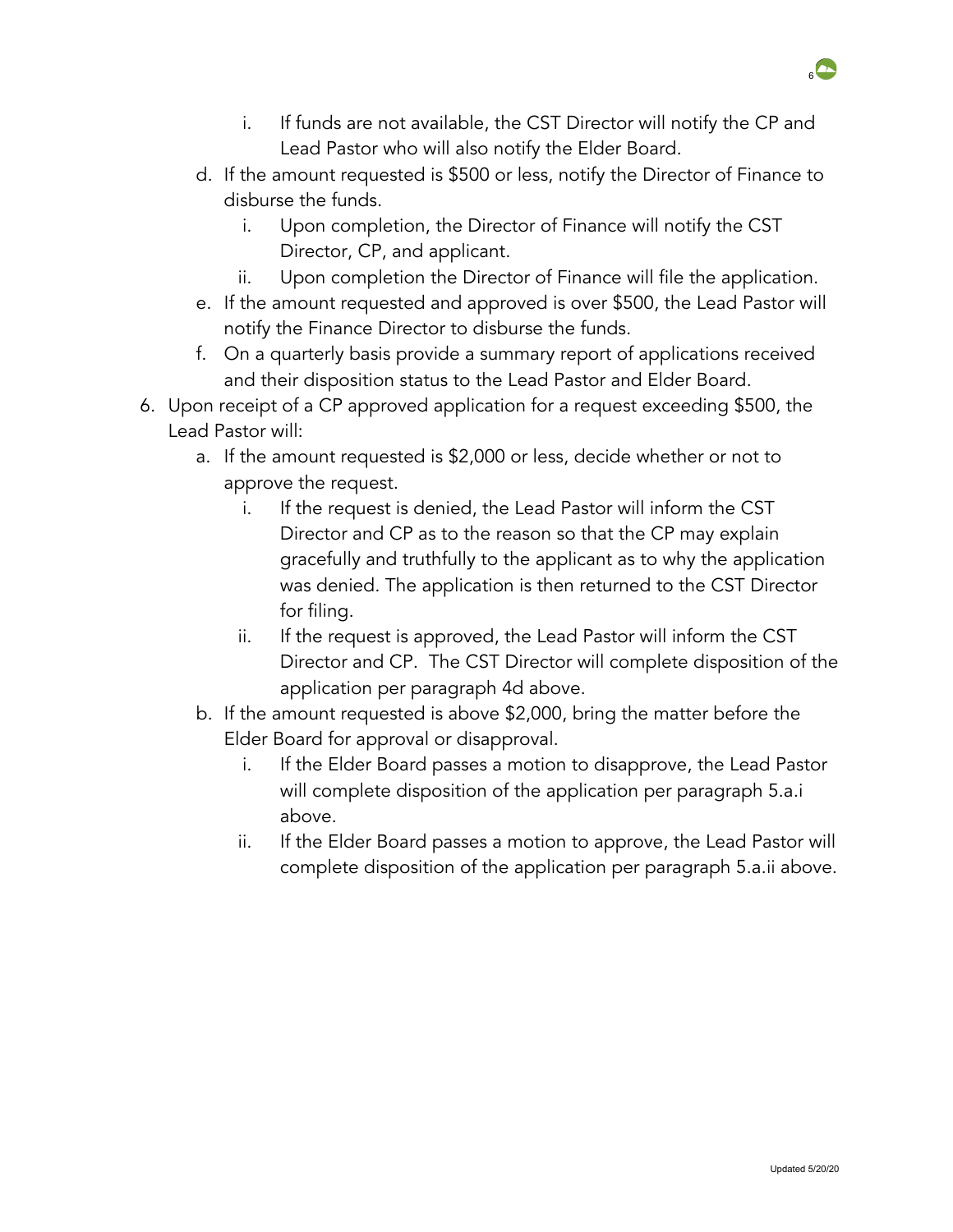### **Application**

| <b>Applicant's Section</b> |  |  |
|----------------------------|--|--|
|                            |  |  |
|                            |  |  |
|                            |  |  |
|                            |  |  |
|                            |  |  |
|                            |  |  |
| Date Needed:               |  |  |

Please describe the reason or circumstances for this request. Please be detailed. Attach additional pages to this application if needed.

Please list your employment history for the past three years.

Have you read the, "New Testament Guidelines for Church Benevolence" and, "SMCC Guidelines for Church Benevolence," found in the SMCC Policy on Church Benevolence? YES/NO

 $\overline{A}$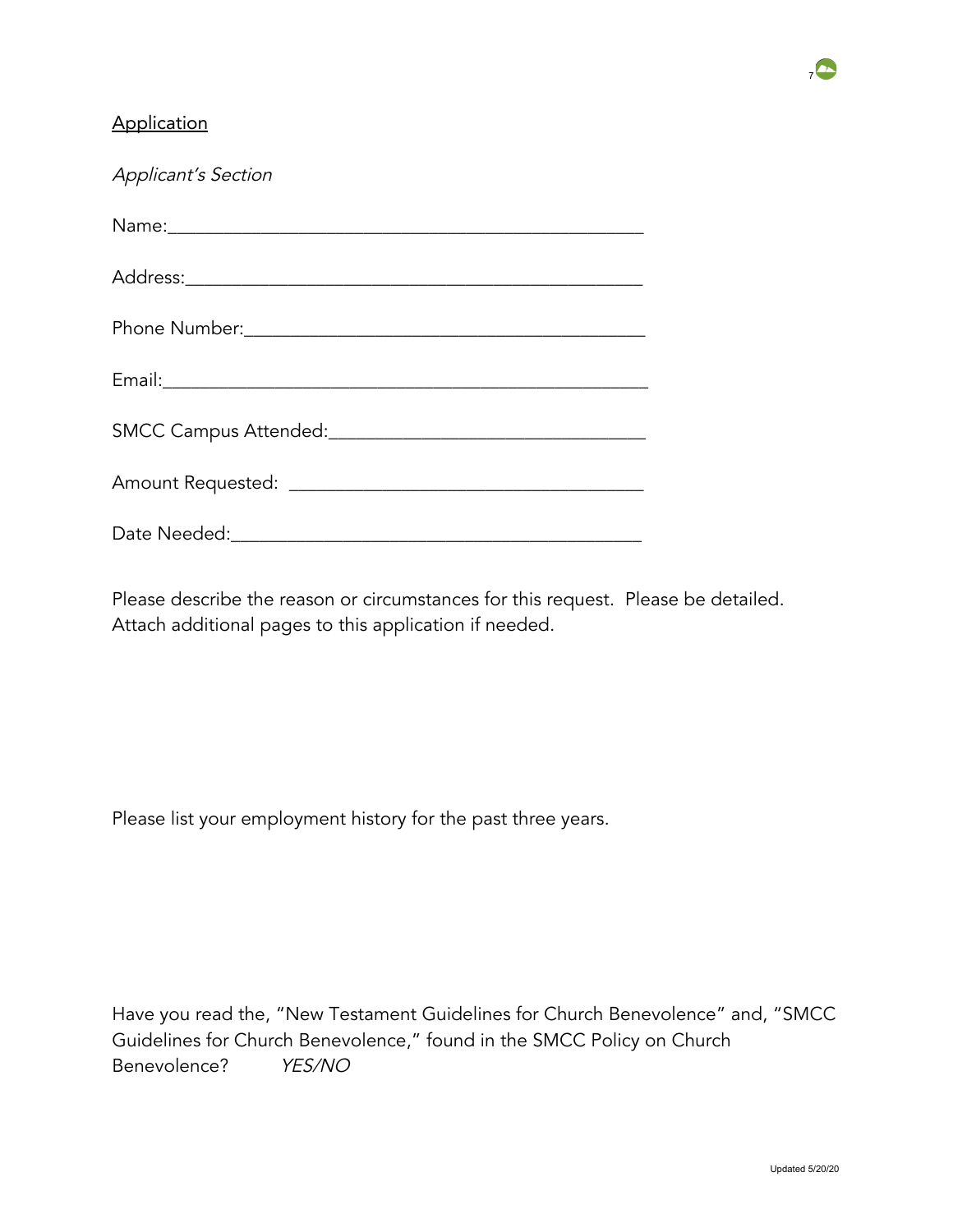Please list any questions you have about the SMCC Policy on Church Benevolence.

Are you Fully Engaged at SMCC?

- Serving on a Team
- Attending a Small group
- Inviting others to SMCC
- **•** Growing Giver

YES/NO

Do you currently attend a small group at SMCC? YES/NO

Small Group Leader: \_\_\_\_\_\_\_\_\_\_\_\_\_\_\_\_\_\_\_\_\_\_\_\_\_\_\_\_\_\_\_\_

List two people (with phone numbers and emails) who attend SMCC that will vouch for your ministry participation. (If none, then give the names and phone numbers of your last two employers).

| ⌒<br>٠ |  |  |  |
|--------|--|--|--|

List two family members who will not directly benefit from this benevolence request (with phone number and email) to serve as references.

1. \_\_\_\_\_\_\_\_\_\_\_\_\_\_\_\_\_\_\_\_\_\_\_\_\_\_\_\_\_\_\_\_\_\_\_\_\_\_\_\_\_\_\_\_\_\_\_\_\_\_\_\_\_\_\_\_\_\_\_\_\_\_\_\_

 $\overline{\bullet}$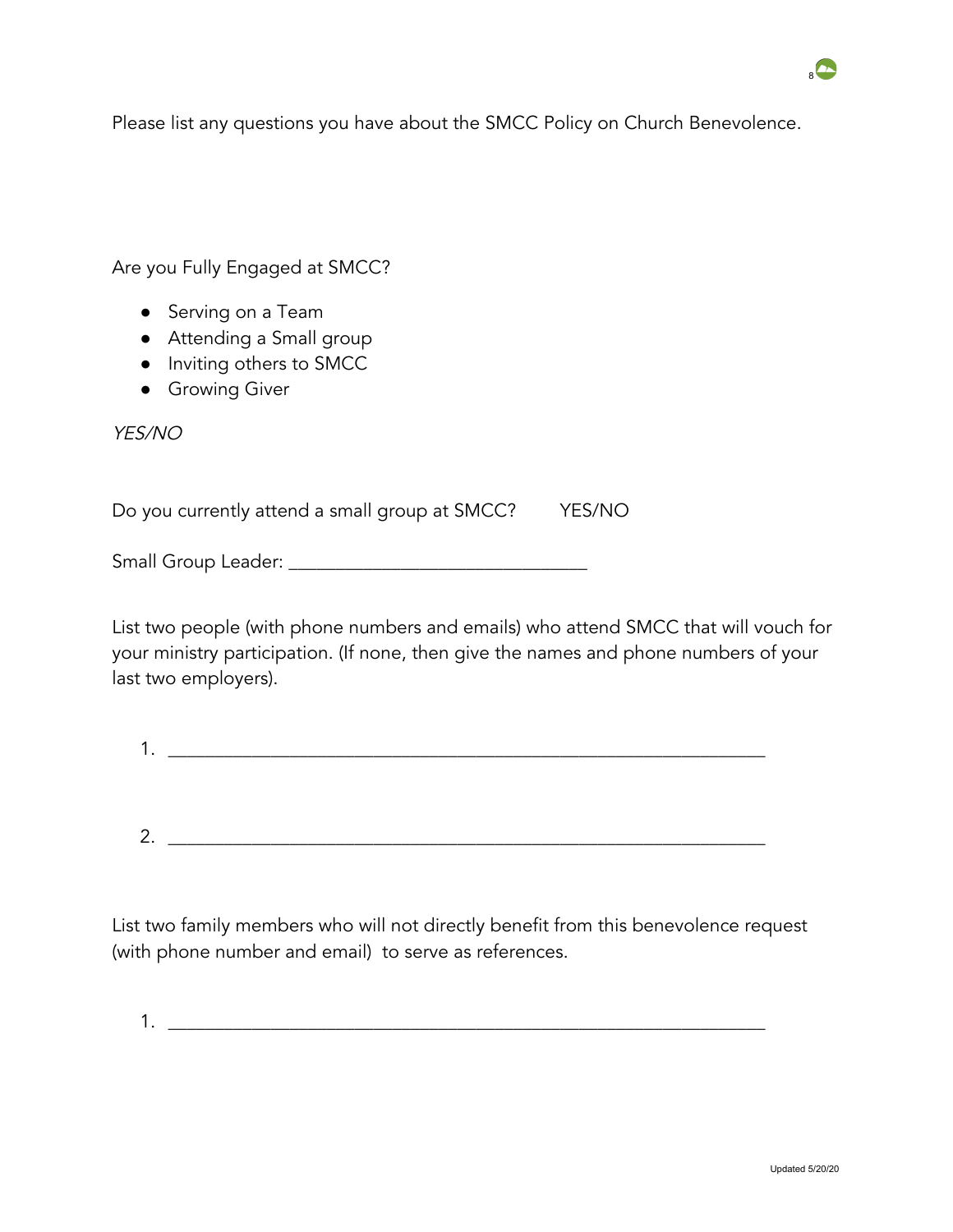2.  $\frac{1}{2}$   $\frac{1}{2}$   $\frac{1}{2}$   $\frac{1}{2}$   $\frac{1}{2}$   $\frac{1}{2}$   $\frac{1}{2}$   $\frac{1}{2}$   $\frac{1}{2}$   $\frac{1}{2}$   $\frac{1}{2}$   $\frac{1}{2}$   $\frac{1}{2}$   $\frac{1}{2}$   $\frac{1}{2}$   $\frac{1}{2}$   $\frac{1}{2}$   $\frac{1}{2}$   $\frac{1}{2}$   $\frac{1}{2}$   $\frac{1}{2}$   $\frac{1}{2}$ 

Have the family members listed above helped you financially in the past? YES/NO

Are they willing to help you now? If not, why not?

What government aid do you currently receive, if any?

Are you willing/able to work at SMCC in order to earn this money if such opportunities are available? YES/NO

By signing below, I am agreeing that the information in the application above is true and accurate.

\_\_\_\_\_\_\_\_\_\_\_\_\_\_\_\_\_\_\_\_\_\_\_\_\_\_\_\_\_\_\_\_\_\_\_\_\_\_\_\_\_\_\_\_\_\_\_\_\_\_\_\_\_\_\_\_\_\_\_

Applicant's Signature:

Applicant's Name (Print)

\_\_\_\_\_\_\_\_\_\_\_\_\_\_\_\_\_\_\_\_\_\_\_\_\_\_\_\_\_\_\_\_\_\_Date:\_\_\_\_\_\_\_\_\_\_\_\_\_\_\_\_\_\_\_\_\_

 $\overline{\bullet}$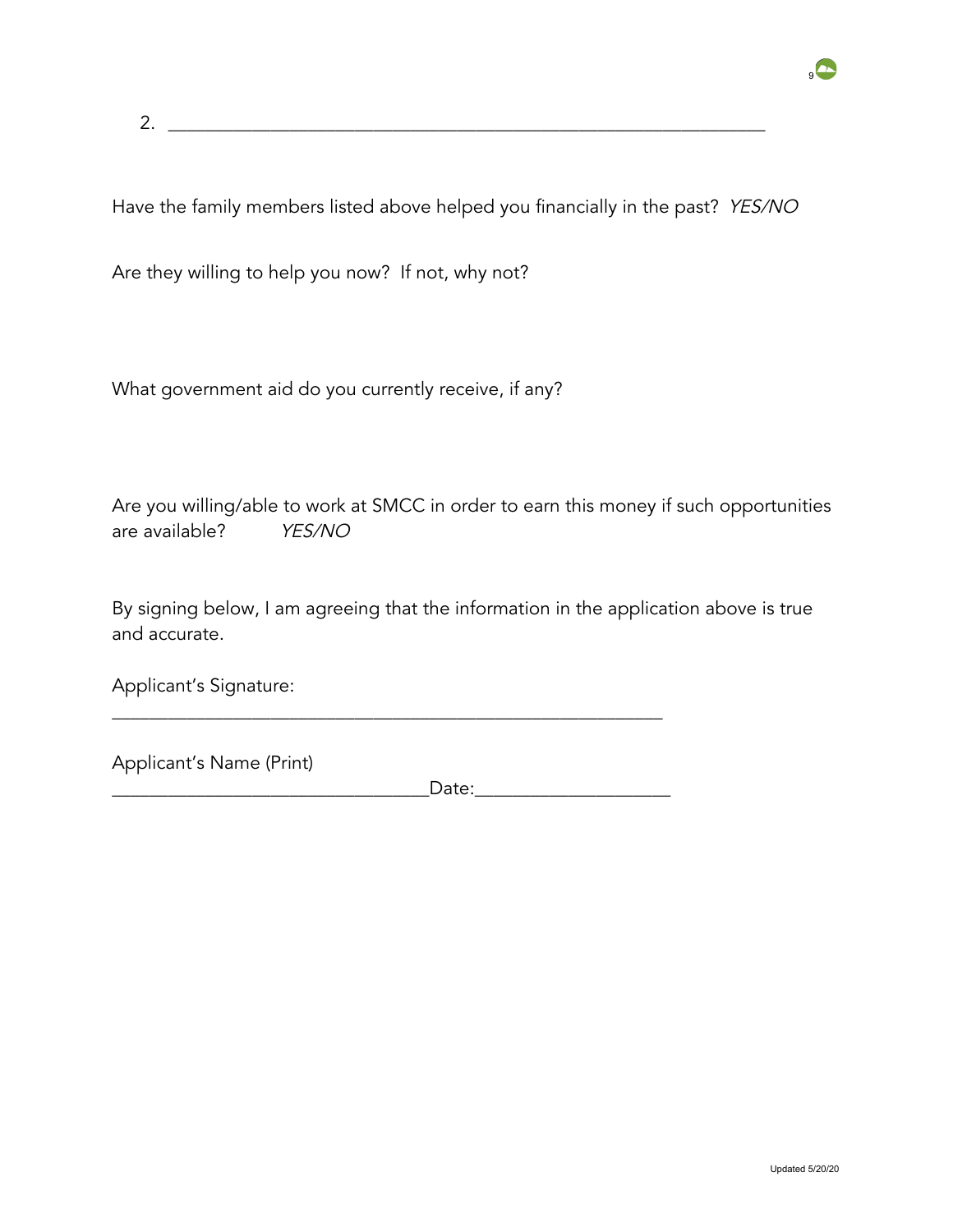

Campus Pastor Section

Name:  $\blacksquare$ 

Campus: \_\_\_\_\_\_\_\_\_\_\_\_\_\_\_\_\_\_\_\_\_\_\_\_\_\_\_\_\_\_\_\_\_\_\_\_\_\_\_\_\_\_\_\_\_\_

 $Date:$ 

Have you reviewed the applicant's Benevolence application? YES/NO

Is the applicant Fully Engaged at SMCC? YES/NO

Have you (or your designee) called the references listed in the application? YES/NO

After interviewing the applicant and their references, please state your recommendation for approval/disapproval of this application and your reasoning for this decision. If you recommend approval please state why you believe financial assistance will not perpetuate poor financial decision-making by the applicant. Please attach additional pages if needed.

Campus Pastor's Signature: \_\_\_\_\_\_\_\_\_\_\_\_\_\_\_\_\_\_\_\_\_\_\_\_\_\_\_\_\_\_\_\_

CST Director

Name: \_\_\_\_\_\_\_\_\_\_\_\_\_\_\_\_\_\_\_\_\_\_\_\_\_\_\_\_\_\_\_\_\_\_\_\_\_\_\_\_\_\_\_\_

Date:\_\_\_\_\_\_\_\_\_\_\_\_\_\_\_\_\_\_\_\_\_\_\_\_\_\_\_\_\_\_\_\_

Is this application complete?

If "NO" What additional documentation is needed?

Does this application comply with the SMCC Church Benevolence Policy? YES/NO

Has the applicant applied for Church Benevolence more than once? YES/NO If yes, how many times? \_\_\_\_\_